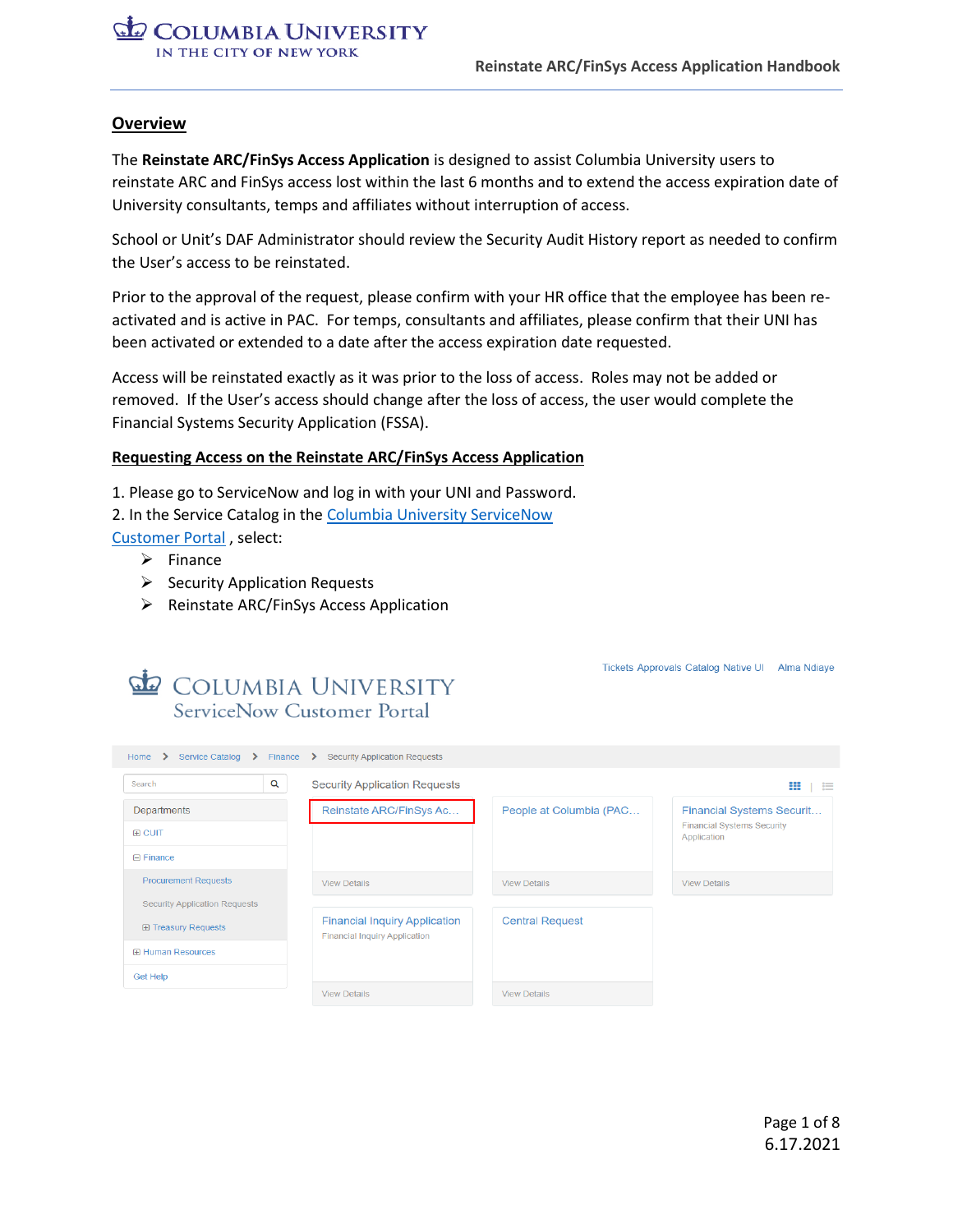#### **Completing the Application**

#### **Section 1: User Information**

The Reinstate ARC/FinSys Access Application may be completed for yourself or on behalf of another user. If you are completing this form for someone else, enter that user's UNI in the "Requested For" box. Otherwise, select your UNI.

#### **1.1 Manager/Departmental Administrator Information**

Enter the User's manager's UNI, or the person in your department who is responsible for reviewing and approving the access requested. Once the UNI is entered, the rest of the Manager's information is auto-populated.

#### **User Type**

Select the User's employee type. If other than a Columbia University employee, select the employment status with the University.

| Requested By:         |                       |              | <b>Requested By Name:</b>  |
|-----------------------|-----------------------|--------------|----------------------------|
| ac3558                |                       | v            | Alma Ndiaye                |
| <b>Requested For:</b> |                       |              | <b>Requested For Name:</b> |
| mm5040                | $\boldsymbol{\times}$ | $\mathbf{v}$ | Mary Ellen Morris-Delaney  |
| * Manager's UNI:      |                       |              | Manager's Name:            |
| ie2015                | $\mathbf{x}$          | $\mathbf{v}$ | Jacqueline Erickson        |
|                       |                       |              |                            |

- Consultants/Temps (access should be granted for no more than 90 days)
- Affiliates (access should be granted for no more than 1 year)

#### **Section 2: Extend/Reinstate Access**

#### ❖ **Officer, Support Staff and Casual employees**

Columbia University employees (Officer, Support Staff and Casual) can use this form to reinstate access. Once one of these User Types is selected, this is the only access type available.

Access can be reinstated for the following two reasons:

- Return from a leave of absence
- Administrative Department Change in PAC. The User's PAC department changed but the user did not change roles/responsibilities.

|                      | Request Access Type                                                                                                         |
|----------------------|-----------------------------------------------------------------------------------------------------------------------------|
|                      | Reinstate Access<br><b>Extend Access</b>                                                                                    |
| * Reinstate Reason @ |                                                                                                                             |
|                      | Access may be reinstated or extended as a result of one of these specific circumstances.                                    |
|                      | For a Consultant/Temp or Affiliate, reinstatement or extension of access would only be related to the expiration of access. |
|                      |                                                                                                                             |
|                      | If it is not related to one of these reasons, please use one of the other security applications to grant access.            |
|                      |                                                                                                                             |
|                      | <b>Return From Leave</b>                                                                                                    |
|                      | Administrative Department Change in PAC                                                                                     |
|                      | Access Expired - applicable only for Consultant/Temp or Affiliate                                                           |
|                      |                                                                                                                             |

Section 2: Extend/Reinstate Access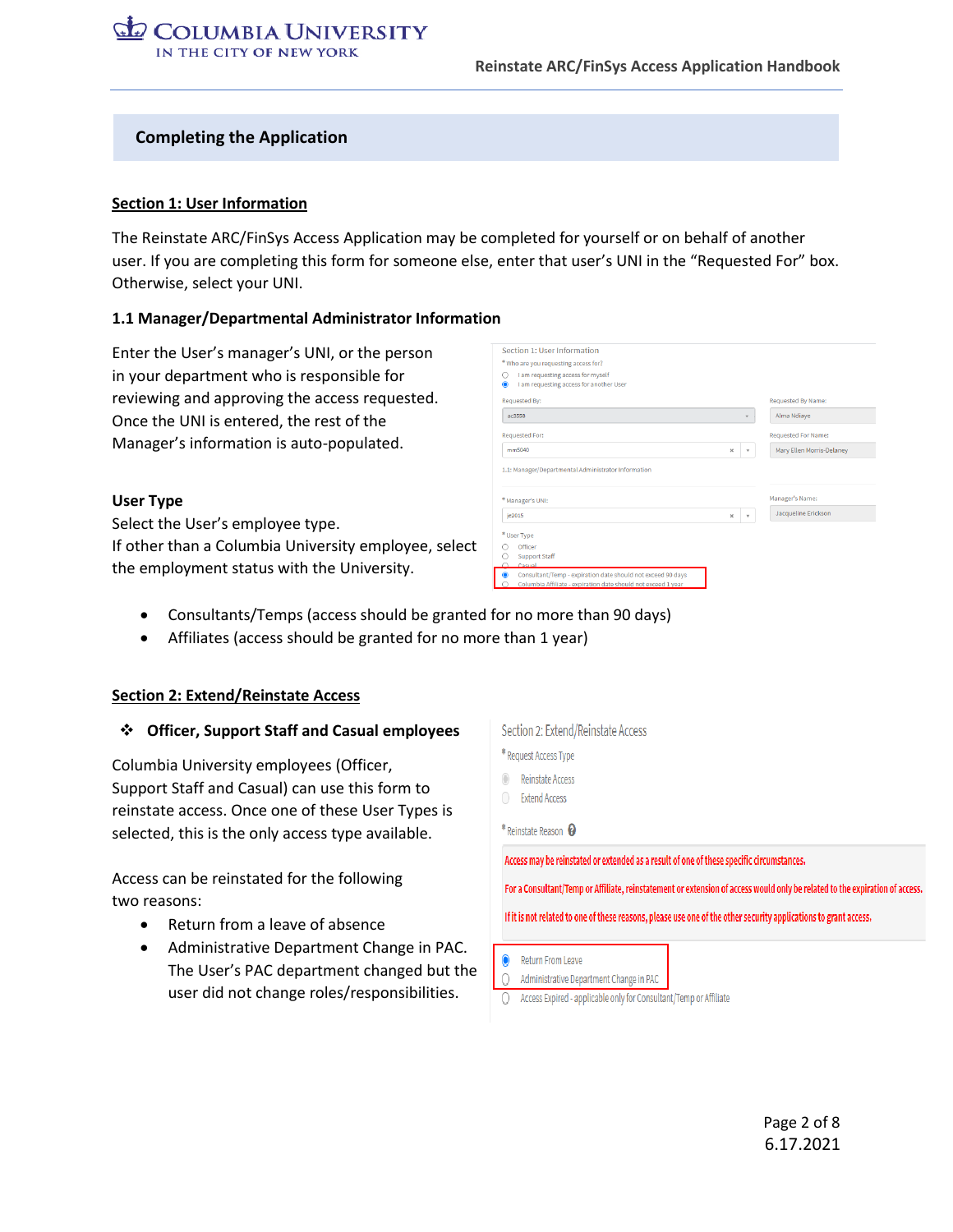#### ❖ **Consultant/Temp and Affiliate**

Consultants/Temps and Affiliates can either reinstate lost access or extend the expiration date so that there is no interruption to the user's access.

 **Reinstate Access**: If a reinstatement of access is required, please select Access Expired as the reinstatement reason. Once the reinstate reason is selected, the system will automatically populate the updated start date and end date for each user type – 90 days for a consultant/temp and one year for an affiliate. The end date may be edited to enter an earlier end date.

 **Extend Access**: If an extension of access is required, once selected, the system will automatically populate the start date and end date for each user type. The end date may be edited to enter an earlier end date.

#### Section 2: Extend/Reinstate Access

|  | * Request Access Type |  |
|--|-----------------------|--|
|  |                       |  |

- Reinstate Access
- C Extend Access

\* Reinstate Reason

Access may be reinstated or extended as a result of one of these specific circumstances.

For a Consultant/Temp or Affiliate, reinstatement or extension of access would only be related to the expiration of access.

If it is not related to one of these reasons, please use one of the other security applications to grant access.

- O Return From Leave
- Administrative Department Change in PAC
- Access Expired applicable only for Consultant/Temp or Affiliate

#### Section 2: Extend/Reinstate Access

\* Request Access Type

- Reinstate Access ∩
- **Extend Access**

Start Date

2021-06-14

\* End Date (change to an earlier date as needed)

2021-09-14

#### **Section 3: DAF Approval Department**

The DAF Administrators are the Senior Business Officers for the school/admin unit who are authorized to grant access to a certain set of departments.

Select the school/admin unit for the departments to which access belongs. The form will route to the DAF Administrator for review and approval, after the manager has approved it. If the manager is the same as the requester, it will route directly to the DAF Administrator for review and approval.

### Section 3: DAF Approval Department

#### \* DAF Department

Architecture, Planning & Preservation

Arts & Sciences

Arts, School of the

Athletics

Business School

Click [here](https://www.finance.columbia.edu/content/daf-administrators-dept) for a complete list of departmentsand the associated DAF Administrator group.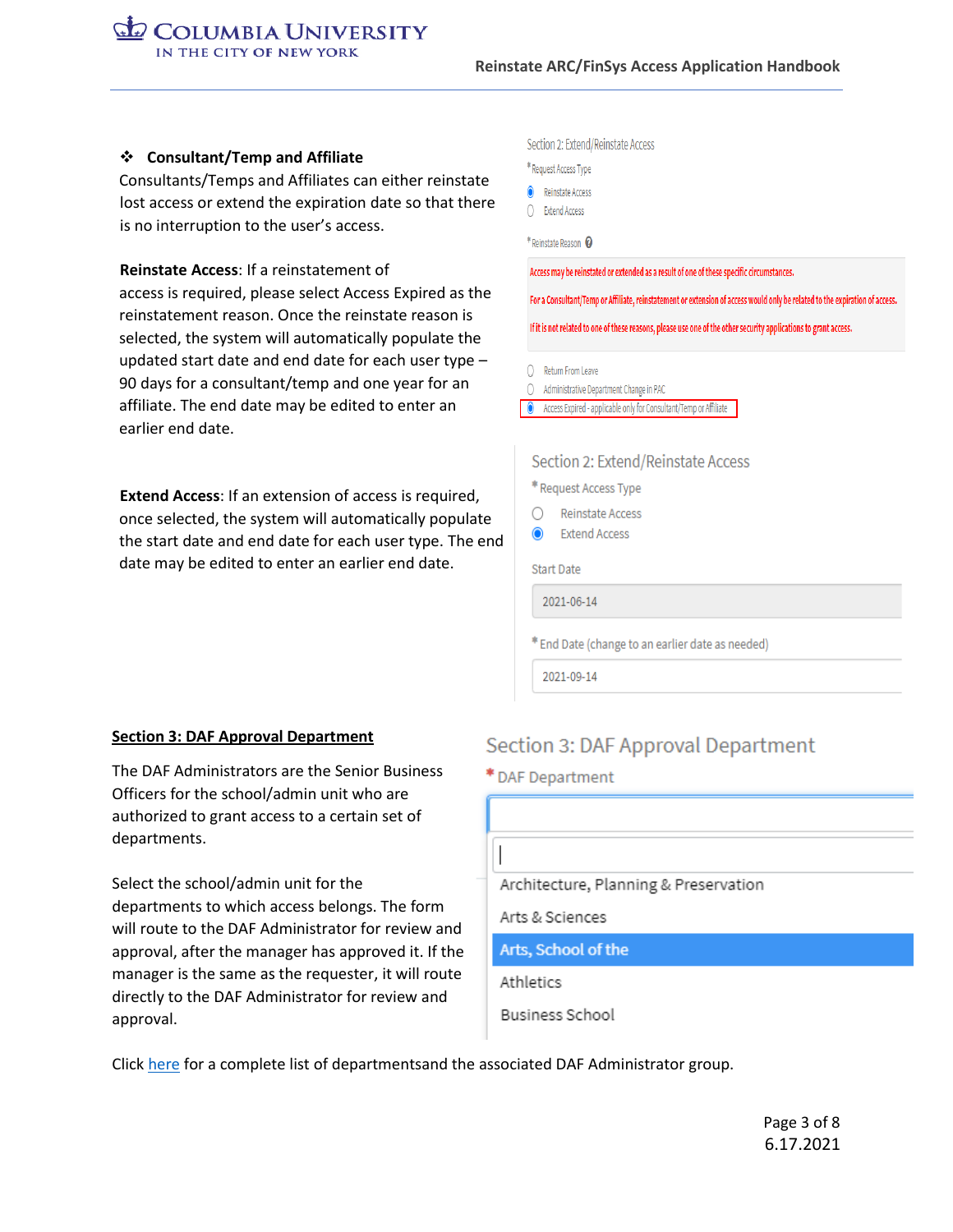#### **Reinstate ARC/FinSys Access Application Handbook**

#### **Submitting the Application**

Once you have completed all necessary sections of the application click on the "Order Now" button. This will release your application for approval to the selected manager. If you are the manager, there is no further approval required, it will route to the DAF Administrator.

Once the DAF Administrator approves the form it will be directed to CUIT. FinSys access will be added by the school/unit DAF Administrators.

Once all steps have been completed, you will receive an email confirmation that your request has been completed. Please note that the processing time should be within one business day.

| Order Now         |
|-------------------|
| 2 Add attachments |
|                   |

| Reinstate ARC/FinSys Access |                     |
|-----------------------------|---------------------|
| <b>Requested Item</b>       |                     |
| * Number                    | <b>Task state</b>   |
| RITM0106203                 | Open                |
| Item                        | Approval            |
| Reinstate ARC/FinSys Access | Requested           |
| *Opened                     | Updated             |
| 2021-06-14 12:44:56         | 2021-06-14 12:44:57 |
| Opened By                   | Requested for       |
| ac3558                      | mm5040              |

#### **Application Status**

Once you have submitted the application, you will receive a security application number RITMXXXXXXX. You should use this number to locate your application in Service Now or reference your application with the Finance Service Center if you have any questions. You will also receive a request number REQXXXXXXX. This represents your overall request, which may have one or more "item(s)" or application(s).

A user can check the status of any application that they submitted. Click on "My Service Requests" in the left navigation bar and then click on the blue arrow in the "Stage" column to expand the status check.

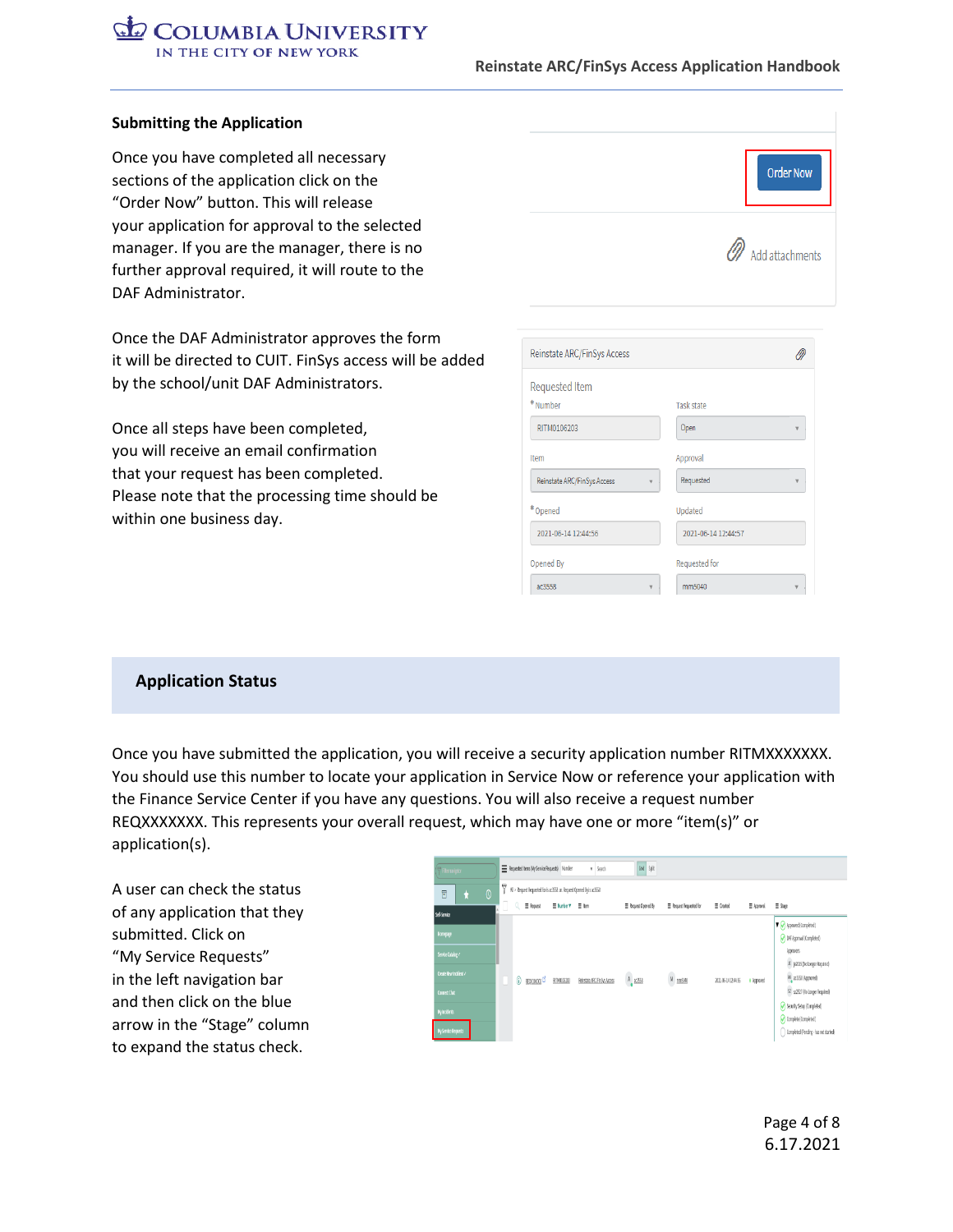#### **Reinstate ARC/FinSys Access Application Handbook**

| In addition, a manager or<br>DAF approver can also          | Requested Item - RITM0106203 |                             |                                 |                           |  |
|-------------------------------------------------------------|------------------------------|-----------------------------|---------------------------------|---------------------------|--|
| check the status of an                                      |                              |                             |                                 |                           |  |
| application that they have                                  | <b>Number</b>                | RITM0106203                 | Opened                          | 2021-06-14 12:44:56       |  |
| approved. Click on                                          | Item                         | Reinstate ARC/FinSys Access | 0<br>Updated                    | 2021-06-14 13:12:52       |  |
| "My Approvals" in the left<br>navigation bar and then click | Request                      | REQ0101002                  | <b>Updated By</b>               | bz8                       |  |
| on the RITM number to view                                  | Opened By                    | ac3558                      | $\mathbb{A}$ 0<br>Requested for | mm5040                    |  |
| the application. Once the<br>application has opened, click  | Name                         | Alma Ndiaye                 | Name                            | Mary Ellen Morris-Delaney |  |
| on the information button to                                | <b>Business Phone</b>        |                             | * Priority                      | 5 - Planning              |  |
| the right of the Request field.                             | Department                   | Controller                  | 0<br>Task state                 | Closed Complete           |  |
| Scroll down to the Requested Items                          | <b>Department Number</b>     | 1414111                     | Approval                        | Approved                  |  |
| tab, then click on the blue arrow                           |                              |                             |                                 |                           |  |
| in the "Stage" column to expand                             | <b>Communication state</b>   | $-$ None $-$                | Customer watch list             | A 8                       |  |
| the status check.                                           |                              |                             |                                 |                           |  |

The stages that the form will pass through are listed in the Stage column:

A green checkmark

■ indicates a stage has been completed. A blue arrow

- indicates that a stage is in progress. A red "X" indicates
	- that the application was rejected.

 $\equiv$  Stage  $\bigcirc$  Waiting for Approval (Approved) DAF Approval (Completed) Security Setup (Completed) Complete (Completed)

#### **Manager Approval Process**

All Finance security requests must be approved by the manager of the applicant. If you are listed as the manager on a security request, you will receive an email notification instructing you to log into ServiceNow and approve or reject the application. The email will indicate what type of application it is ("Reinstate ARC/FinSys Access") and the employee that submitted the request.

#### Steps for the Manager to Review and Approve a Security Application

**1** Log into ServiceNow using the link provided in the email.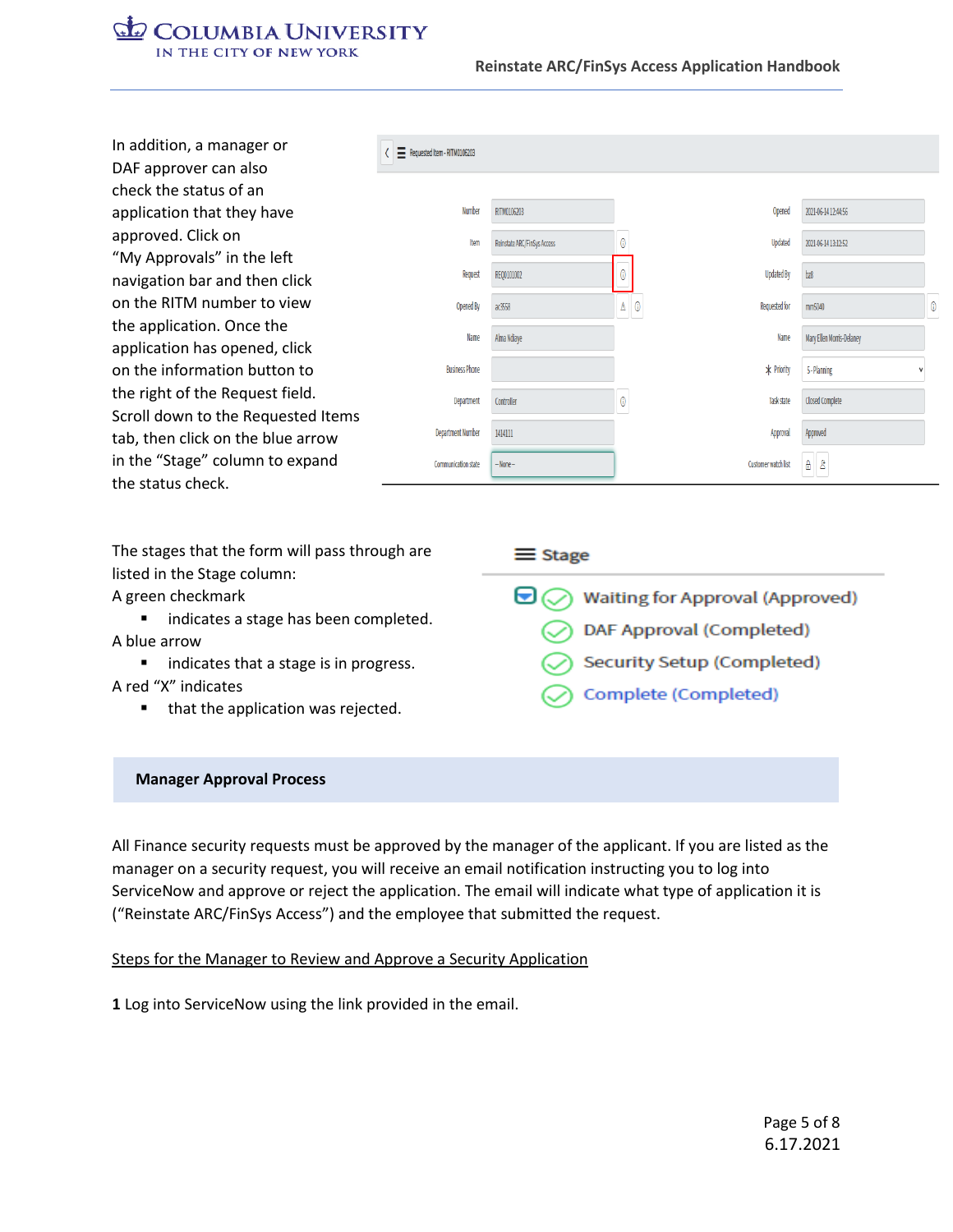**2** In the left-hand menu of ServiceNow click on "My Approvals". From the list of security applications awaiting your approval, click on the RITM number you need to review. If you have multiple requests pending, you will need the RITM number to differentiate the items on your list.

| P Remarker            |                |   | $\equiv$ Approvals |            |                             |                             |                               |                           |                     |
|-----------------------|----------------|---|--------------------|------------|-----------------------------|-----------------------------|-------------------------------|---------------------------|---------------------|
| 同                     | $\overline{0}$ | Ö | $\equiv$ State     | E Approver | $\equiv$ <i>koproving</i>   | E Short description         | E Assignment Group            | $\equiv$ Created $\bm{v}$ | $\equiv$ Created by |
| Self-Service          |                |   | (i)<br>Approved    | a:3558     | Requested Item: ELTM0106203 | Reinstate ARC/FinSys Access | Central/General/Finance/Other | 2021-06-14 12:45:03       | x355                |
| Homepage              |                |   | Requested          | a:3558     | Requested Item: RFTM0106202 | Reinstate ARC/FinSys Access | Central/General/Finance/Other | 2021-06-14 12:32:06       | 27359               |
| Service Catalog /     |                |   | G)<br>Approved     | a:3558     | Requested Nem: FITM0106194  | Reinstate ARC/FinSys Access | Central/General/Finance/Other | 2021-06-08 16:45:58       | ac3558              |
| Create New Incident / | $\Lambda$      |   | 6<br>Approved      | a:3558     | Requested Item: ELTM0106185 | Reinstate ARC/FinSys Access | Central/General/Finance/Other | 2021-06-08 13:31:34       | 2359                |
| Connect Chat          |                |   | G)<br>Approved     | ac3558     | Requested item: ELTM0105184 | Reinstate ARC/FinSys Access | Central/General/Finance/Other | 2021-06-08 13:30:23       | ac3558              |
| <b>Wy incidents</b>   |                |   | 6<br>Approved      | 8,355      | Requested Item: RITM0106183 | Reinstate ARC/FinSys Access | Central/General/Finance/Other | 2021-06-08 13:28:00       | ar3558              |
| My Service Requests   |                |   | 6<br>Approved      | a:3558     | Requested Item: FITM0106181 | Reinstate ARC/FinSys Access | Central/General/Finance/Other | 2021-06-07 15:54:31       | <b>ac3558</b>       |
| Wy Profile            |                |   | 6<br>Approved      | a:3558     | Requested item: RITM0106180 | Reinstate ARC/FinSys Access | Central/General/Finance/Other | 2021-06-07 15:53:22       | x355                |
| y Approvals           |                |   | Ŧ<br>Approved      | a:3558     | Requested Item: RITM0106179 | Reinstate ARC/FinSys Access | Central/General/Finance/Other | 2021-06-07 15:52:58       | ac3558              |

**3** Once you click on the RITM number, a copy of the application form will open for your review. Information about the application and the applicant is listed at the top. Once you are done reviewing the application, click on the arrow in the upper left corner of the request to return to your approval list.

**4** If the user completed the application on behalf of another user, the user's UNI and name will be listed in the "Requested For" section. This is the user who will be receiving the access requested.

**5** From the approval list, click on the "Requested" link in the "State" column next to the application you have just reviewed. An approval screen will open. To approve the request, click on "Approve". To reject the request, click on "Reject".

The email notification that the manager received to inform that approval is pending also contains hyperlinks to approve or reject by email.

| $\qquad \qquad -$ | Section 1: User Information                         |            |                            |
|-------------------|-----------------------------------------------------|------------|----------------------------|
|                   | * Who are you requesting access for?                |            |                            |
|                   | I am requesting access for myself                   |            |                            |
|                   | I am requesting access for another User             |            |                            |
|                   | <b>Requested By:</b>                                |            | <b>Requested By Name:</b>  |
|                   | ac3558                                              | $^{\circ}$ | Alma Ndiaye                |
|                   | <b>Requested For:</b>                               |            | <b>Requested For Name:</b> |
|                   | mm5040                                              | $^{\circ}$ | Mary Ellen Morris-Delaney  |
|                   | 1.1: Manager/Departmental Administrator Information |            |                            |
|                   | * Manager's UNI:                                    |            | Manager's Name:            |
|                   | ac3558                                              | 0          | Alma Ndiaye                |

| Approval - Requested Item: RITM0105202<br>$\langle$ |                                          |         |            | A v ooo Update Save                | Reject<br>Approve       |
|-----------------------------------------------------|------------------------------------------|---------|------------|------------------------------------|-------------------------|
|                                                     |                                          |         |            |                                    |                         |
| Approver                                            | ac3558                                   | $\odot$ | Created by | ac3558                             |                         |
| State                                               | Requested                                |         | Approving  | Requested Item: RITM0106202        | $^\circledR$            |
| <b>Approval Count</b>                               |                                          |         |            |                                    |                         |
| Comments                                            |                                          |         |            |                                    |                         |
|                                                     |                                          |         |            |                                    |                         |
| Summary of Item being approved:                     |                                          |         |            |                                    |                         |
| Description                                         |                                          |         | Price      | Quantity                           | Total                   |
| 局<br>Reinstate ARC/FinSys Access                    |                                          |         | \$0.00     | $\mathbf{1}$                       | 50.00                   |
|                                                     |                                          |         |            |                                    |                         |
| Activities: 1                                       | System                                   |         |            | Field changes + 2021-06-1412:32:06 | $\overline{\mathbf{Y}}$ |
|                                                     | ac3558<br>Approver<br>Requested<br>State |         |            |                                    |                         |
|                                                     |                                          |         |            |                                    |                         |

**6** Once approved, the application will be removed from your "My Approvals" queue, and sent to the DAF administrator for his/her review and approval.

Update Save Approve Reject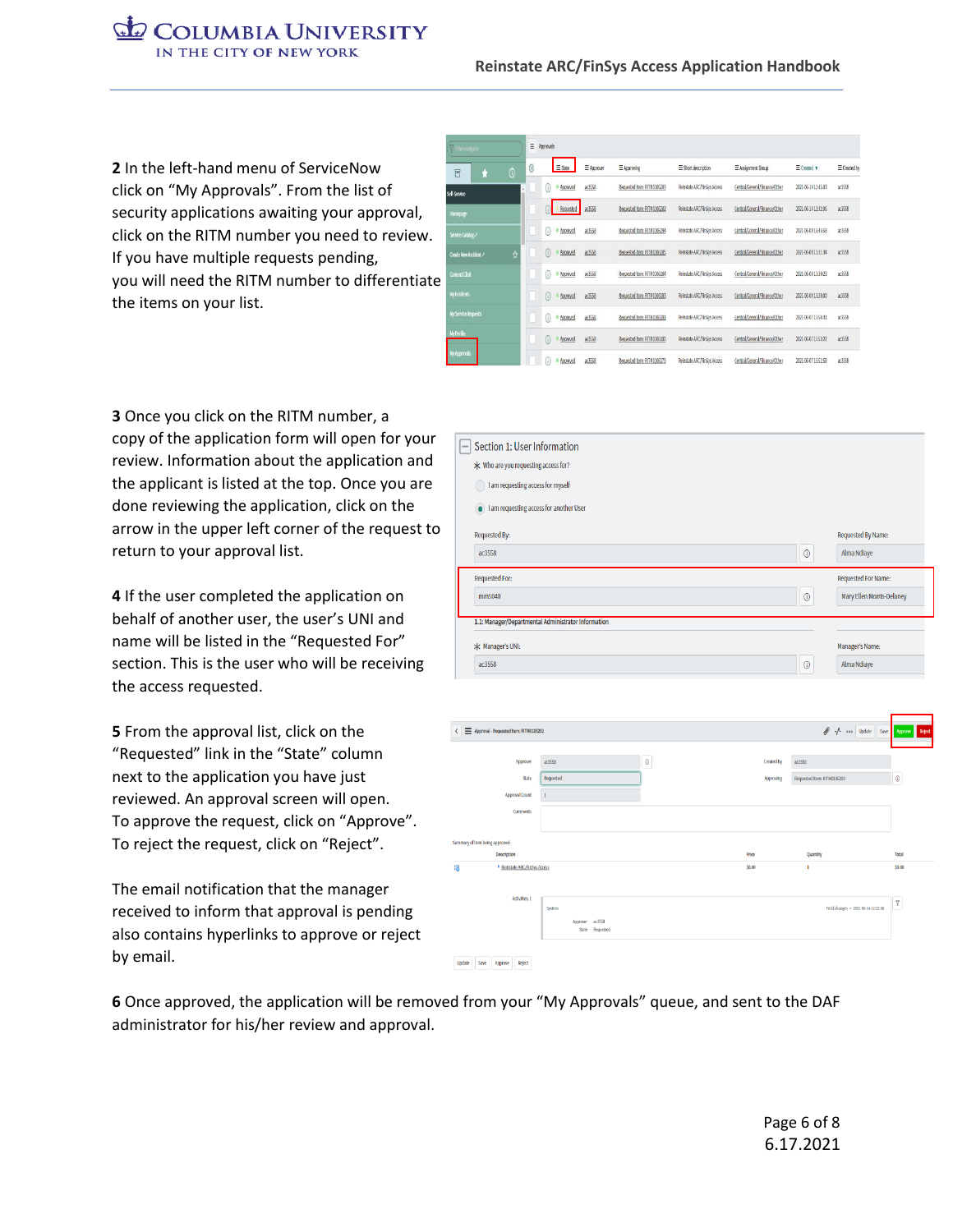#### **DAF Administrator Approval Process**

All Finance security requests must be approved by the DAF Administrator for the departments to which access is being requested. If you are listed as the DAF Administrator on a security request, you will receive an email notification instructing you to log into ServiceNow and approve or reject the application. This notification is sent after the manager has approved the request and will indicate what type of application it is ("Reinstate ARC/FinSys Access") and the employee that submitted the request.

#### Steps for the DAF to Review and Approve a Security Application

**1** Log into ServiceNow using the link provided in the email

**2** In the left-hand menu of ServiceNow click on "My Approvals". From the list of security applications awaiting your approval, click on the RITM number you need to review. If you have multiple items pending, you will need the RITM number to differentiate the items on your list.

| Filter navigator      | Ξ | Approvals        |                     |                             |                             |                               |                           |                     |
|-----------------------|---|------------------|---------------------|-----------------------------|-----------------------------|-------------------------------|---------------------------|---------------------|
| $\overline{0}$<br>同   | ¢ | $\equiv$ State   | E Approver          | E Approving                 | $\equiv$ Short description  | E Assignment Group            | $\equiv$ Created $\bm{v}$ | $\equiv$ Created by |
| Self-Service          |   | 0                | ac3558<br>Approved  | Requested Item: RITM0106203 | Reinstate ARC/FinSys Access | Central/General/Finance/Other | 2021-06-14 12:45:03       | ac3558              |
| Homepage              |   | C                | Requested<br>ac3558 | Requested Item: RITM0106202 | Reinstate ARC/FinSvs Access | Central/General/Finance/Other | 2021-06-14 12:32:06       | ac3558              |
| Service Catalog /     |   | 0                | ac3558<br>Approved  | Requested Item: RITM0106194 | Reinstate ARC/FinSys Access | Central/General/Finance/Other | 2021-06-08 16:45:58       | ac3558              |
| Create New Incident 2 |   | G                | ac3558<br>Approved  | Requested Item: RITM0106185 | Reinstate ARC/FinSys Access | Central/General/Finance/Other | 2021-06-08 13:31:34       | ac3558              |
| <b>Connect Chat</b>   |   | 0<br>· Approved  | ac3558              | Requested Item: RITM0106184 | Reinstate ARC/FinSys Access | Central/General/Finance/Other | 2021-06-08 13:30:23       | ac3558              |
| My Incidents          |   | G)               | ac3558<br>Approved  | Requested Item: RITM0106183 | Reinstate ARC/FinSys Access | Central/General/Finance/Other | 2021-06-08 13:28:00       | ac3558              |
| My Service Requests   |   | 6<br>· Approved  | ac3558              | Requested Item: RITM0106181 | Reinstate ARC/FinSvs Access | Central/General/Finance/Other | 2021-06-07 15:54:31       | ac3558              |
| <b>My Profile</b>     |   | M                | ac3558<br>Approved  | Requested Item: RITM0106180 | Reinstate ARC/FinSys Access | Central/General/Finance/Other | 2021-06-07 15:53:22       | ac3558              |
| y Approval            |   | G)<br>• Approved | ac3558              | Requested Item: RITM0106179 | Reinstate ARC/FinSys Access | Central/General/Finance/Other | 2021-06-07 15:52:58       | ac3558              |

**3** Once you click on the RITM number, a copy of the application form will open for your review. As the DAF Administrator, you have the ability to make changes to the access requested directly in the form. Once you are done reviewing and making any necessary updates to the application, click on "Save" to save your changes. You can click on the back arrow in the upper left corner of the request to return to your approval list. You can also scroll to the bottom of the application to locate the Approvers tab.

|                                    |                    |                |            | ● ↑ ooo Update Save Approve Reject  |                |
|------------------------------------|--------------------|----------------|------------|-------------------------------------|----------------|
| Approver                           | ac3558             | $\circledcirc$ | Created by | a:3558                              |                |
| State                              | Requested          |                | Approving  | Requested Item: RITM0106202         | $\circledR$    |
| Approval Count                     | ı                  |                |            |                                     |                |
| Comments                           |                    |                |            |                                     |                |
|                                    |                    |                |            |                                     |                |
| Summary of Item being approved:    |                    |                |            |                                     |                |
| Description                        |                    |                | Price      | Quantity                            | Total          |
|                                    |                    |                |            |                                     |                |
| Reinstate ARC/FinSys Access<br>la. |                    |                | \$0.00     | 1                                   | \$0.00         |
|                                    |                    |                |            |                                     |                |
| Activities: 1                      | System             |                |            | Field changes + 2021-05-14 12:32:06 | $\overline{r}$ |
|                                    | ac3558<br>Approver |                |            |                                     |                |
|                                    | State Requested    |                |            |                                     |                |
|                                    |                    |                |            |                                     |                |